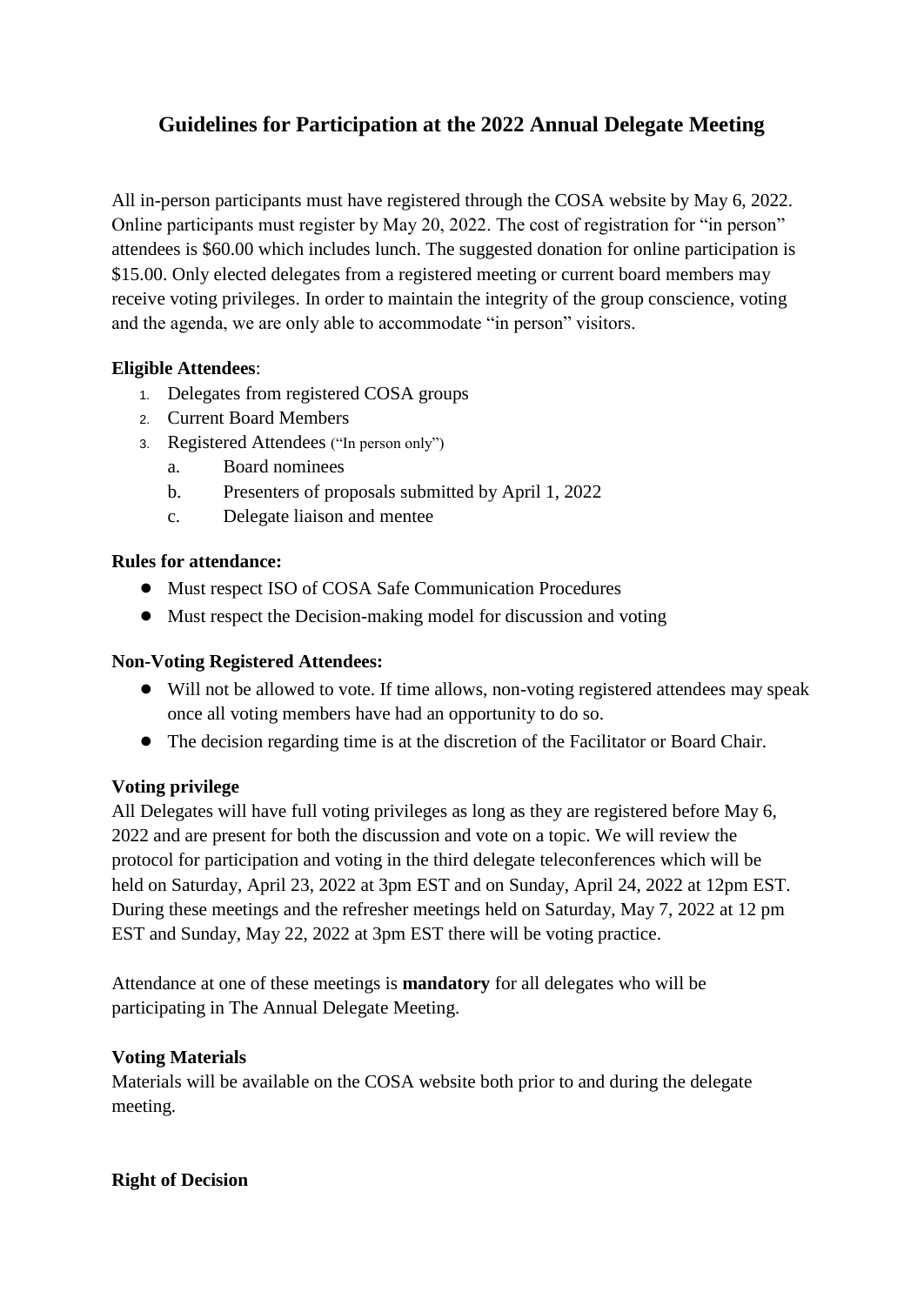We are committed to providing those in attendance with a voice. However, it is important that time constraints are respected. We empower the Facilitator and the Board Chair to make decisions about what time will permit. This means that they have the right of decision regarding what will best serve the meeting, whether it be removing agenda items so that all in attendance may speak, or asking for a group conscience regarding the best course of action.

# **As a participant you must:**

| <b>Register</b>        | Register before May 6, 2022 if you are attending in person.<br>Register by May 20th for virtual participation.                                                                                                                                           |
|------------------------|----------------------------------------------------------------------------------------------------------------------------------------------------------------------------------------------------------------------------------------------------------|
| Online<br>only         | Download the Zoom application (free, easy to do).<br>Have the equipment necessary (PC, laptop, tablet, or smartphone with<br>the Zoom app downloaded, and a functioning camera and<br>microphone).<br>Your equipment must be functional on the test day. |
| <b>Voting</b>          | Attend ONE of the 4 voting practice days:                                                                                                                                                                                                                |
| <b>Practice</b>        | Meeting 3:                                                                                                                                                                                                                                               |
| For all                | Saturday, April 23, 2022 at 3 pm EST                                                                                                                                                                                                                     |
|                        | Sunday, April 24, 2022 at 12 pm EST<br>×.                                                                                                                                                                                                                |
|                        | Refresher meetings:                                                                                                                                                                                                                                      |
|                        | Saturday, May 7, 2022 at 3 pm EST                                                                                                                                                                                                                        |
|                        | Sunday, May 22, 2022 at 12 pm EST<br>×.                                                                                                                                                                                                                  |
| <b>Meeting</b><br>info | Meeting information is available by emailing the Delegate Liaison at<br>delegateliaison@cosa-recovery.org                                                                                                                                                |

# **Virtual Safety Guidelines**

| <b>Arrival</b> | We ask that all delegates arrive 5 minutes prior to the start of the meeting                                                                                                                                                                                                                                                                                                     |
|----------------|----------------------------------------------------------------------------------------------------------------------------------------------------------------------------------------------------------------------------------------------------------------------------------------------------------------------------------------------------------------------------------|
| Signing in     | Display the name you registered with (first name and last initial).<br>Display the registered meeting you are representing (location and<br>$\bullet$<br>code). You can look up your meeting code at cosa-recovery.org<br>• If you are not attending as a delegate, please indicate your title.<br>For example: Jane D, Santa Rosa CA-27 Delegate Liaison<br>Joe D, Board Member |